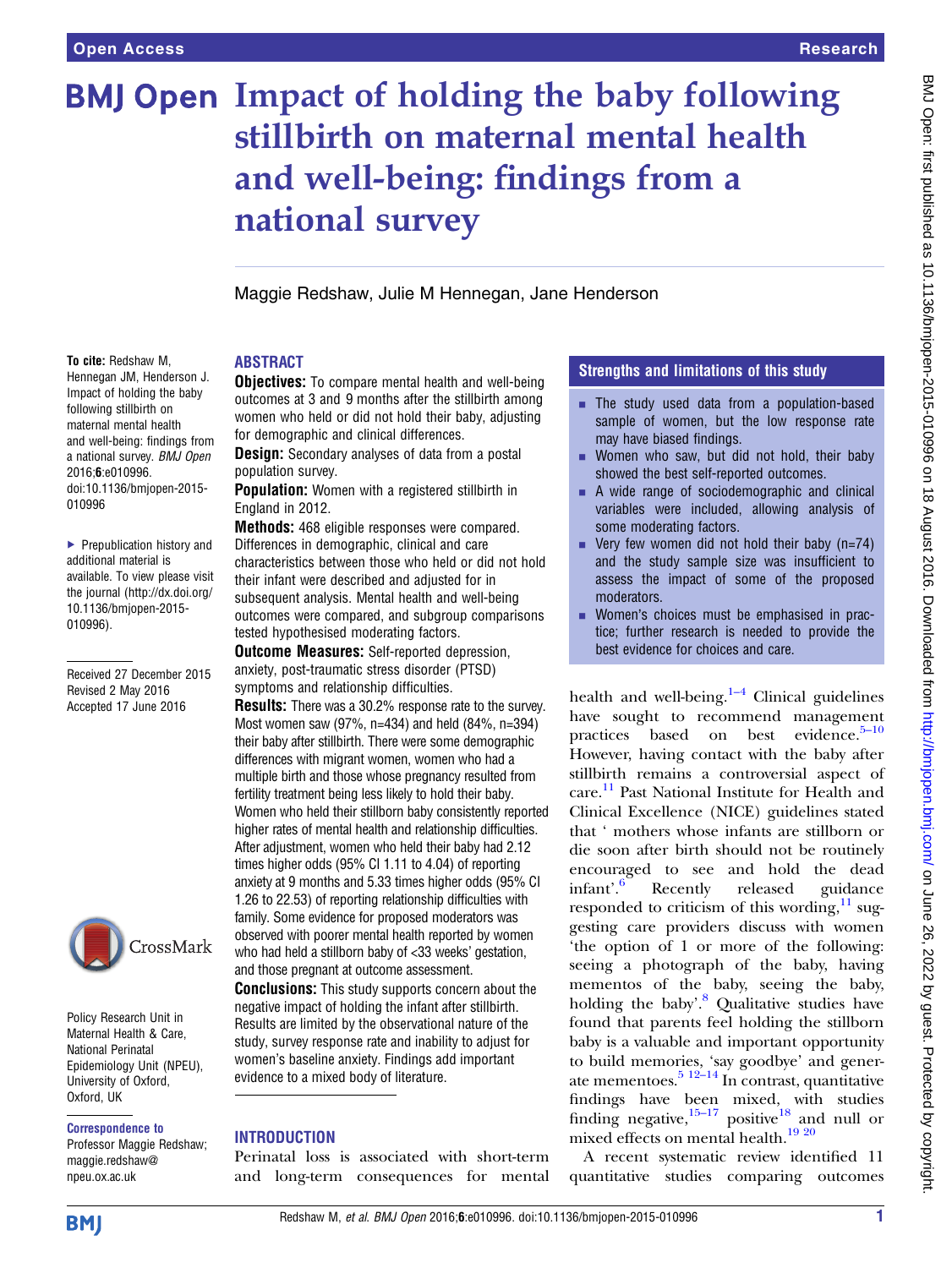between mothers who held or did not hold their still-born baby.<sup>[21](#page-8-0)</sup> Risk of bias appraisal revealed poor study quality. Most studies failed to adjust for potential confounders, and samples were rarely representative. The review reported mixed and inconclusive evidence for an effect of holding the baby on mental health and wellbeing, although women were consistently satisfied with their decision to hold their baby. The review also proposed several factors which may moderate relationships between holding their stillborn baby and outcomes for parents. First, timing of outcome assessment, with the effect of holding hypothesised to decrease over time.<sup>[15 21](#page-8-0)</sup> Second, women's pregnancy status at outcome assessment, or further live births. $20$  The condition of the stillborn baby was an additional moderator identified in qualitative studies<sup>[14 22](#page-8-0)</sup> and may include factors such as infant gestation at the time of stillbirth, the time between antepartum death and the birth and the reason for stillbirth (eg, congenital abnormality). The level of support provided by staff for contact with the infant was also a hypothesised moderator. $5^{5}$  13–14 [21](#page-8-0)

Controversies around interaction with the baby after stillbirth have focused on holding, as almost all parents see their baby.<sup>18 23</sup> The interpretation typically being that holding has an additional effect beyond seeing the baby. Limited studies support this.<sup>[16 19](#page-8-0)</sup> Holding the baby may represent a more tactile and intimate act than seeing. Quantifying the impact of holding the baby, in contrast to seeing, may provide a more nuanced picture of the specific effect of holding. Guided by the recent review, this study aimed to assess the impact of holding the baby after stillbirth on maternal mental health and well-being.

# RESEARCH QUESTIONS

This study sought to answer the following research questions:

- 1. How many women saw or held their baby after stillbirth?
- 2. Who held their baby after stillbirth? Did demographic, clinical or care characteristics differ between the women who held and did not hold their baby?
- 3. Did mental health and well-being outcomes differ between those who held or did not hold their baby? Were differences significant after adjustment for demographic, clinical and care characteristics?
- 4. What was the unique impact of holding the baby on mental health and well-being outcomes, in contrast to that attributable to only seeing the baby?
- 5. Was the impact of contact with the stillborn baby different according to current pregnancy status, or the condition of the baby (captured by time from antepartum death to birth, stillbirth gestation, presence of congenital anomaly)?

# **METHODS**

#### Data collection

Secondary analysis was conducted on data from the Listening to Parents survey.<sup>24</sup> All women aged 16 years and

older, who had a registered stillbirth between 1 January and 31 March 2012, or 1 June and 31 August 2012 in England were identified by the Office for National Statistics (ONS) and invited to participate. The ONS defines stillbirths for registration as follows: 'A child that has issued forth from its mother after the 24th week of pregnancy, and that did not at any time after being completely expelled from its mother breathe or show any signs of life' (ref. [25,](#page-8-0) p. 31). Women were sent an initial letter, followed by a pack containing a letter, study information and a leaflet in 18 non-English languages giving details of how to get help with the survey. These were sent out by ONS between 6 and 9 months after the stillbirth. A reminder and further copy of the questionnaire were posted to non-respondents after 4 weeks. Surveys could be returned by mail completed, or blank if women preferred not to take part. Women could also be interviewed by telephone in their own language. Information about the survey was posted on the website of Sands, a stillbirth support organisation.

#### Survey instrument

The Listening to Parents survey asked structured questions capturing the clinical and care experiences of women who had a stillbirth, from pregnancy through to postnatal care. The questionnaire was based on the design of national maternity surveys of women who had a live birth.26–[28](#page-8-0) Women having a stillbirth are generally excluded from such surveys, thus other questions were specifically tailored for this group in addition. Parents and representatives from Sands collaborated throughout the planning and design process to ensure their perspectives were considered.

# Measures

Demographic information collected from women included age, education, ethnicity, partner status and obstetric history. Data from ONS relating to the whole sample included marital status, age group, country of birth and Index of Multiple Deprivation (IMD; an areabased measure using postcode) in quintiles.

Contact with the baby after stillbirth was assessed using a structured question response format with 11 items ranging from seeing their baby to taking them home (full list reported in [table 1\)](#page-2-0). Women indicated 'Yes' if they engaged in this activity, 'No, was not offered', 'No, I was not well enough' or 'No, I felt I could not or did not want this'. Descriptive analyses report the reasons women did not engage in each type of contact. Outcome analyses were conducted on two dichotomous variables reflecting whether or not women saw or held their baby.

Psychological and physical well-being after birth was reported through a symptom checklist based on those from national surveys.<sup>26</sup> <sup>29</sup> Women were asked 'Did you experience any of the following…' and indicated if the symptom was present 3 months after the birth and in the last few days (median 9 months after birth). Physical and psychological symptoms included poor physical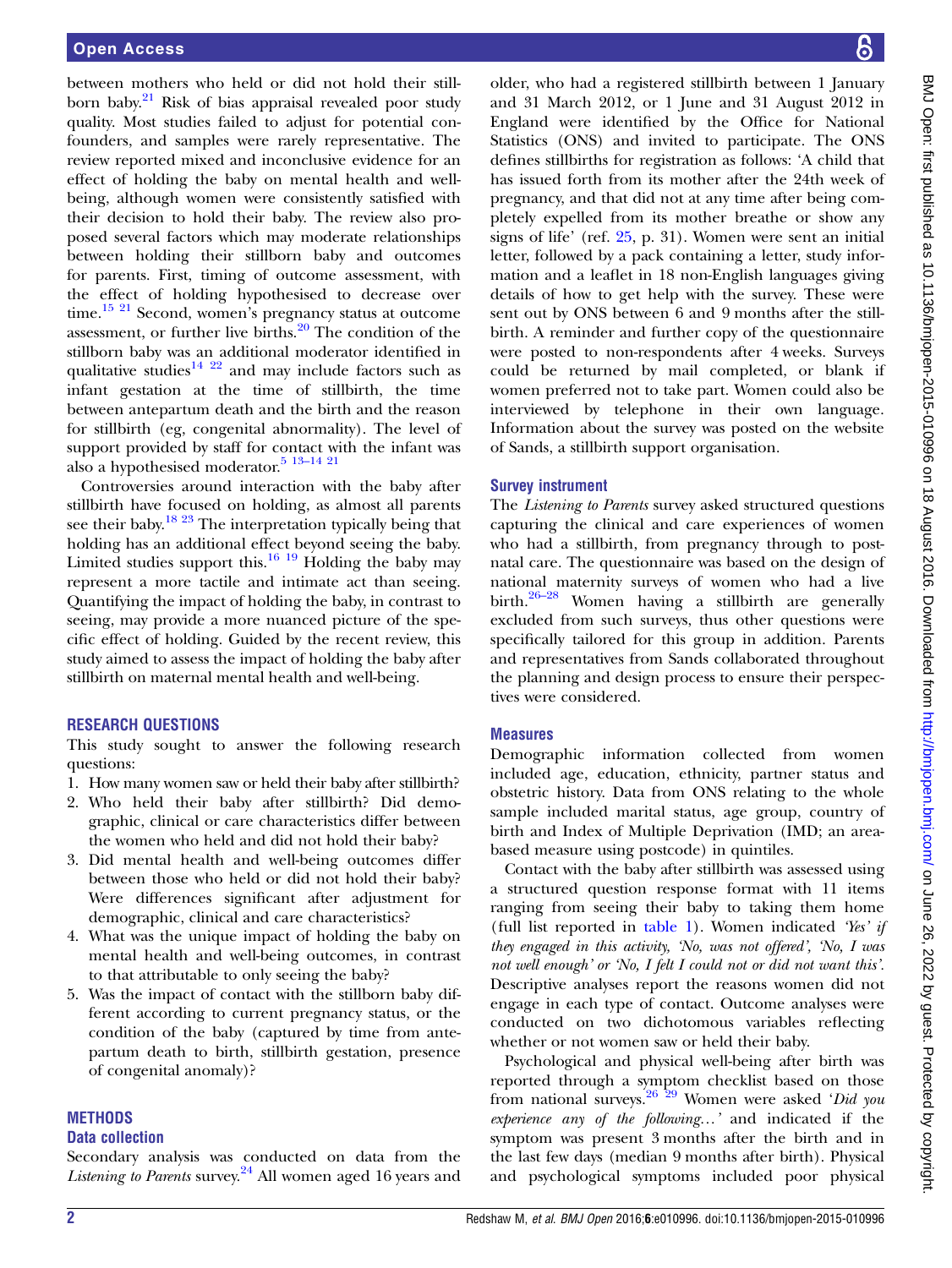<span id="page-2-0"></span>

|                                                 | <b>Yes</b><br>% (n) | No (total)<br>% (n) | No, with reasons                 |                                 |                                               |
|-------------------------------------------------|---------------------|---------------------|----------------------------------|---------------------------------|-----------------------------------------------|
| Type of contact (n)                             |                     |                     | Was not<br>offered this<br>% (n) | Was not<br>well enough<br>% (n) | Felt could not<br>or did not want to<br>% (n) |
| See baby (468)                                  | 92.7 (434)          | 7.3(34)             | 0.4(2)                           | 0.6(3)                          | 6.2(29)                                       |
| Hold baby (468)                                 | 84.2 (394)          | 15.8(74)            | 1.9(9)                           | 1.5(7)                          | 12.4 (58)                                     |
| Name baby (467)                                 | 97.0 (453)          | 3.0(14)             | 0.2(1)                           | 0.4(2)                          | 2.4(11)                                       |
| Feel able to spend time with baby (466)         | 89.1 (415)          | 10.9(51)            | 0.9(4)                           | 1.7(8)                          | 8.4(39)                                       |
| Have photos of baby (467)                       | 92.5 (432)          | 7.5(35)             | 0.2(1)                           | 0.2(1)                          | 7.1(33)                                       |
| Have other children or relatives see baby (455) | 67.5 (307)          | 32.5(148)           | 5.7(26)                          | 0.4(2)                          | 26.4 (120)                                    |
| Dress baby (455)                                | 46.6 (212)          | 53.4(243)           | 21.1(96)                         | 4.4(20)                         | 27.9 (127)                                    |
| Bath baby (444)                                 | 14.6(65)            | 85.4 (379)          | 48.0 (213)                       | 5.9(26)                         | 31.5(140)                                     |
| Have a lock of baby's hair (433)                | 55.9 (242)          | 44.1 (191)          | 26.1(113)                        | 0.7(3)                          | 17.3 (75)                                     |
| Have a copy of hand or footprints (463)         | 92.2 (427)          | 7.8(36)             | 2.2(10)                          | 0.4(2)                          | 5.2(24)                                       |
| Take baby home (448)                            | 4.5(20)             | 95.5 (428)          | 52.9 (237)                       | 2.7(12)                         | 40.0 (179)                                    |

health, palpitations or feelings of panic, depression, anxiety, sleep problems, flashbacks to labour or birth, difficulties in concentrating, relationship difficulties with husband or partner and relationship difficulties with family members (for full list see ref. [30](#page-8-0)). Outcomes for the present study were selected based on prior literature and hypothesised associations. Physical symptoms, with the exception of a general 'poor physical health', were not included. Symptoms reflecting post-traumatic stress disorder (PTSD) were combined to represent a single 'PTSD symptoms' variable. Women were considered to be displaying PTSD-type symptoms if they reported experiencing two or more of the four symptoms at 3 and 9 months; 'palpitations or feelings of panic', 'sleep problems', 'flashbacks to labour or birth' and 'difficulties in concentrating'.

Women's care experiences were assessed through structured items. Women were asked to report whether they agreed, disagreed or were unsure regarding the statements 'Staff treated me as an individual' and 'Staff gave me the care I needed' in their care after birth. Overall quality of postnatal care was assessed through a 5-point Likert scale from 1 (very satisfied) to 5 (very dissatisfied), with a midpoint of 'neither satisfied nor dissatisfied'.

# Analyses

Analyses were conducted using SPSS V.22. Bivariate analysis using the  $\chi^2$  statistic compared women who held or did not hold their baby on demographic, clinical and care characteristics. Where significant differences were identified  $(p<0.05)$ , these were adjusted for in subsequent outcome analyses. Multiple logistic regressions were used to adjust for differences between the two groups, namely multiple pregnancy, fertility treatment and ethnic minority status. While being born outside the UK also differed, there was substantial overlap with ethnicity and only one characteristic was included to avoid collinearity. The time between antepartum death and the birth also differed between those who held and did

not hold their baby. This was investigated through subgroup analyses as a hypothesised moderator.

Bivariate analyses using the  $\chi^2$  statistic described outcomes individually for those who held (and therefore also saw) their baby, only saw their baby and neither saw nor held their baby to quantify the impact of holding in comparison to seeing the baby. Multiple logistic regressions were conducted including holding (compared with not holding) and seeing (compared with not seeing) the baby (as well as demographic adjustments) with ORs reported for comparison between seeing and holding the baby. Subgroup analyses capturing hypothesised moderators $^{21}$  $^{21}$  $^{21}$  were conducted where data were available and included current pregnancy status and the condition of the baby (time between antepartum death and the birth, gestation at stillbirth and congenital anomaly).

# RESULTS

# **Respondents**

A total of 474 women completed and returned the stillbirth questionnaire, a response rate of 30.2%. Two women completed the survey over the phone with the help of an interpreter. A full comparison of respondents and non-respondents is provided elsewhere.<sup>24</sup> Compared with respondents, women who chose not to take part were more likely to have been born outside the UK, to be aged  $\langle 30, \text{ and to live in a more deprived area.}^2$  Of those who participated, 468 answered questions about holding their stillborn baby and if they were experiencing depression or anxiety 9 months after birth. Thus a total sample of 468 was included in the present study. Demographic characteristics are presented according to whether or not women had contact with their baby.

# How many women had contact with their baby?

The proportion of women who had different types of contact with their baby after stillbirth and reasons for not doing so are shown (table 1). A total of 92.7% of women saw their baby and 84.2% held their baby. Many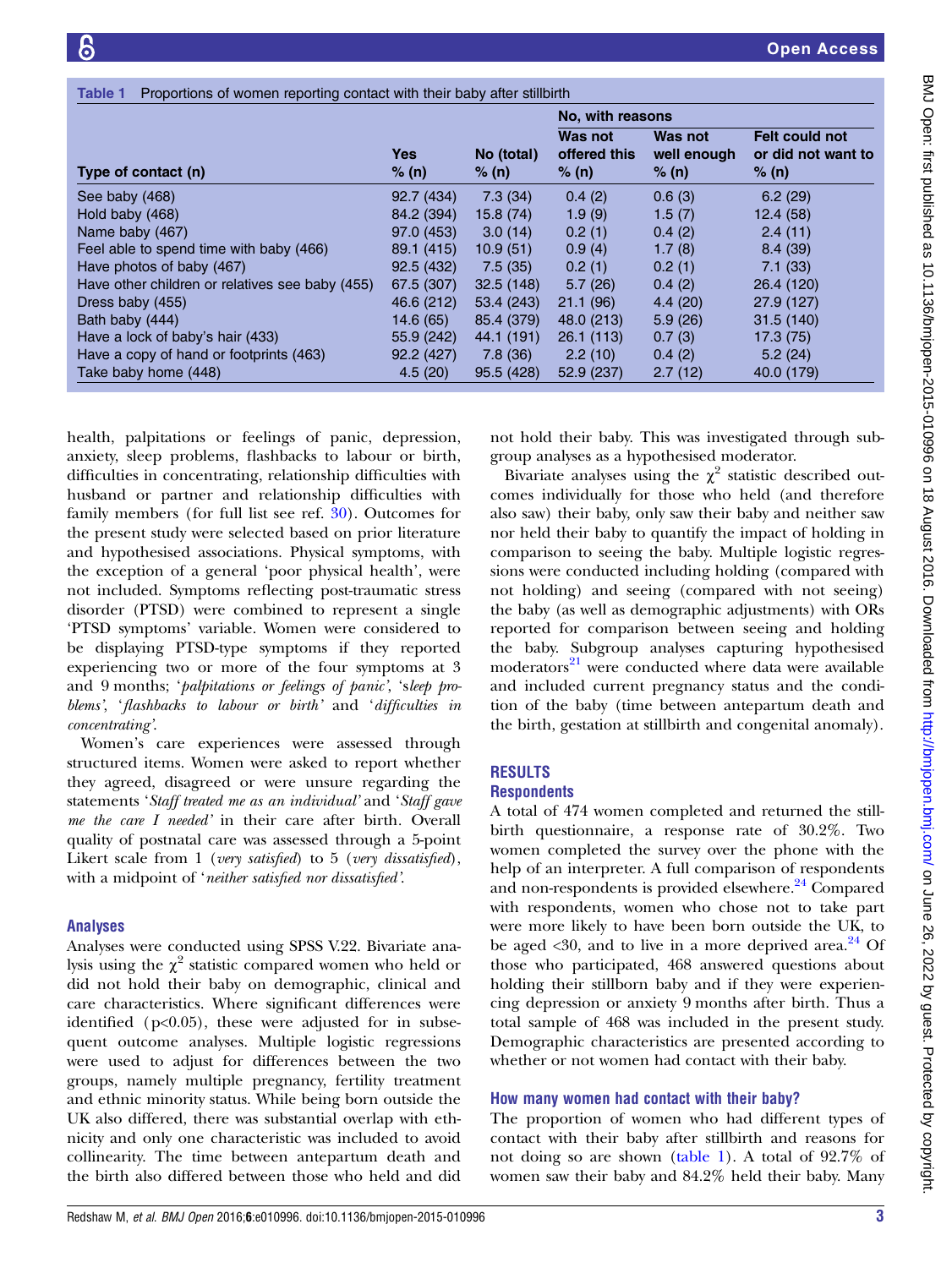took or had photos taken of their baby (92.5%). Few women bathed their baby (14.6%) or took their baby home (4.5%). For most women who did not see or hold their baby, this was because they could not or did not want to, rather than because it was not offered.

#### Who held their baby after stillbirth?

The proportion of women who held or did not hold their baby are presented in [table 2](#page-4-0) according to measured demographic, clinical and care characteristics. Women who had a multiple birth, were born outside the UK or self-identified as black or minority ethnic (BME) group were less likely to have held their baby. There were few statistically significant clinical differences, although women whose pregnancy resulted from fertility treatment were significantly less likely to have held their baby. The time between antepartum death and birth also influenced contact with the baby. Women whose baby died in the hours before birth or during birth were more likely to hold their baby than other groups  $(\chi^2(1))$ =8.99, p=0.003). Self-reported experiences of care, including being treated as an individual, receiving the care needed and overall satisfaction, were not associated with holding the baby. Additional comparisons were conducted to assess if differences according to ethnicity represented care inequality. Of those who did not hold their baby, 81.3% of BME women and 77.6% of white women reported that this was because they could not or did not want to, a further 18.8% of ethnic minority women, and only 6.9% of white women reported not being well enough to do so. No BME women reported that they were not offered the opportunity to hold their stillborn baby.

#### What was the impact of holding the baby on mental health and well-being outcomes?

The rates of self-reported depression and anxiety were high 3 months after birth (43.4%, 39.3%), and lower, but still pronounced, at 9 months (24.1%, 30.3%). At 3 and 9 months, respectively, half (51.1%) and over a third (35.9%) of women reported two or more PTSD-type symptoms. At these time points, some (31.2% and 48.3%) reported no PTSD-type symptoms and 17.7% and 15.8% reported only one symptom. Fewer women (20.9% and 12.4%) reported three symptoms, though some (13.2% and 7.9%) reported all four symptoms. With the exception of physical health, all outcomes show a trend towards higher prevalence in those who held their baby compared with those who did not [\(table 3](#page-5-0)). Self-reported depression did not differ significantly between the groups at either time ([table 3\)](#page-5-0). Women who held their baby after birth were more likely to report anxiety at 3 months (41.4%) than women who did not (28.4%), although this difference was not significant after adjustment for demographic and clinical factors. Anxiety at 9 months remained significantly more common among those who held their baby, even after adjustment. PTSD-type symptoms were significantly

more common at 3 and 9 months for those who held their baby, although this difference was no longer significant after adjustment. Broad CIs should be noted, but both approached significance at the two time points. Relationship difficulties with partners were reported by ∼17% of women at 3 months, and 9% at 9 months, with similar prevalence for those who held and did not hold their baby. Relationship difficulties with families, however, were more prevalent at 3 and 9 months for those who held their baby after stillbirth and remained significant after adjustment at 9 months.

# What was the contribution of seeing, in contrast to holding, the baby on outcomes?

A total of 40 women saw, but did not hold their baby, and 34 women neither saw nor held their baby. Individual associations between holding (and seeing), seeing alone and neither seeing nor holding the baby and prevalence of mental health and well-being outcomes are shown [\(table 4\)](#page-6-0). Mothers who held their baby and those who neither saw nor held their baby had consistently poorer outcomes than those who only saw their baby. Adjusted ORs for final models of outcomes which include seeing (compared with not seeing) and holding (compared with not holding) as well as demographic and clinical adjustments are presented [\(table 4\)](#page-6-0).

All significant associations with holding were maintained with effect sizes increasing. The odds of experiencing anxiety for those who held their stillborn were increased from 1.86 to 3.80 (1.55 to 9.35) at 3 months, and 2.26 to 4.29 (1.49 to 12.38) at 9 months. Broad CIs should be noted with the introduction of seeing the baby into the model, likely due to the very small proportion of women who did not see their baby. Seeing the baby showed a consistent trend to decrease the odds of negative outcomes across primary and secondary outcomes. Women who saw their baby had significantly lower odds of reporting anxiety at 3 (0.19) and 9 (0.27) months ([table 4](#page-6-0)).

#### Does the impact of holding the infant differ according to proposed moderators? Current pregnancy status

For women who were and were not pregnant at the time of survey, negative outcomes were more prevalent among those who held their baby (see online supplementary materials table A). However, current pregnancy was associated with increased odds of PTSD-type symptoms remaining significant among those who were currently pregnant, with no significant associations between holding and mental health and well-being outcomes for those who were not currently pregnant.

#### Condition of the baby

The small numbers of women who did not hold their baby and small subgroup sizes (eg, congenital anomaly, 59 women) severely limit the reliability of subgroup analyses. However, trends across outcome measures provide some estimation of possible subgroup effects. Outcomes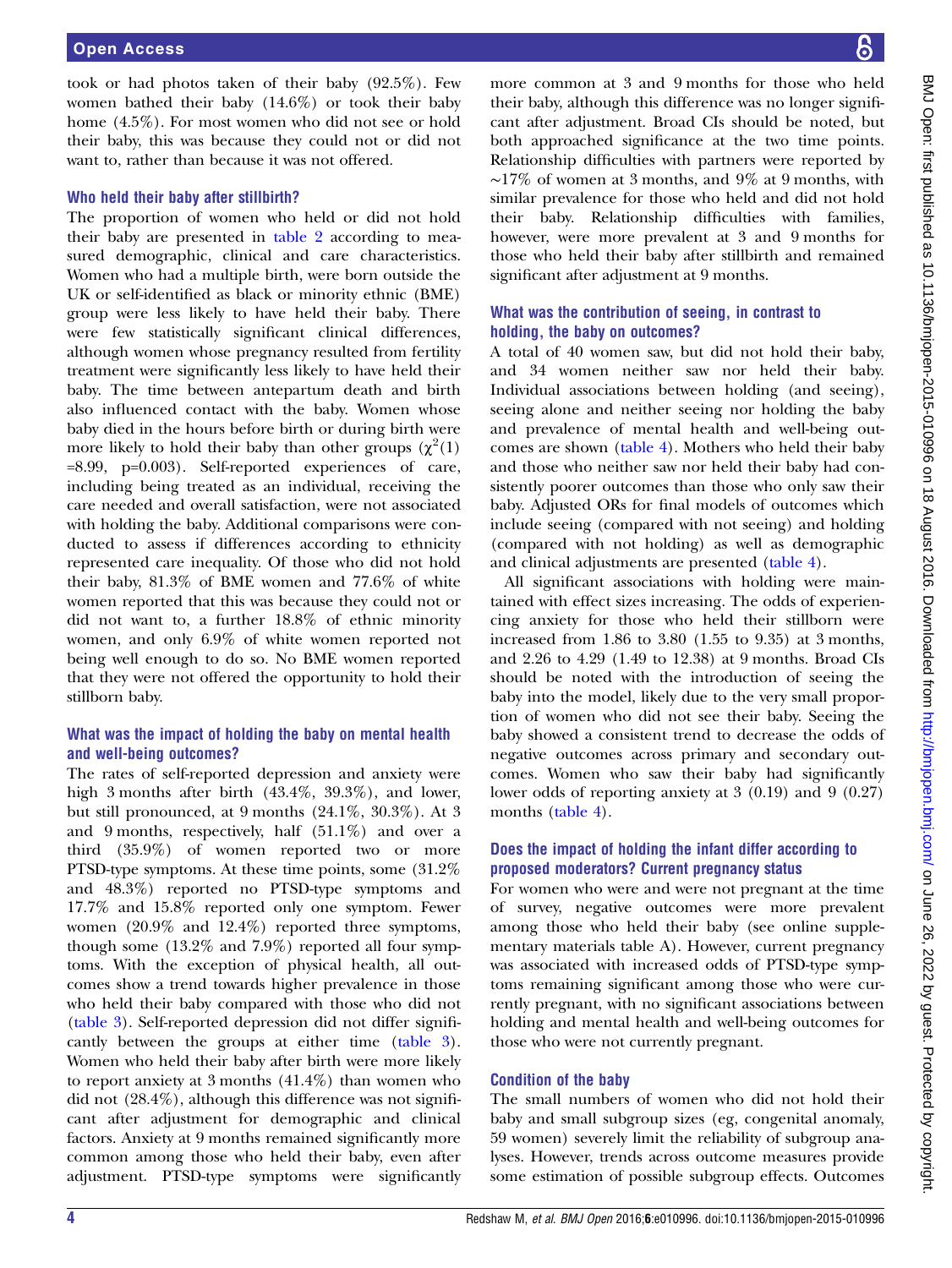<span id="page-4-0"></span>

| <b>Table 2</b> Demographic, clinical and care characteristics of<br>those who held or did not hold their baby |                                                                                                                                                  |  |  |
|---------------------------------------------------------------------------------------------------------------|--------------------------------------------------------------------------------------------------------------------------------------------------|--|--|
| Held %<br>(n)<br>$N = 394$                                                                                    | Did not<br>hold $% (n)$<br>$N=74$                                                                                                                |  |  |
|                                                                                                               |                                                                                                                                                  |  |  |
|                                                                                                               |                                                                                                                                                  |  |  |
| 75.0 (9)                                                                                                      | 25.0(3)                                                                                                                                          |  |  |
|                                                                                                               |                                                                                                                                                  |  |  |
|                                                                                                               |                                                                                                                                                  |  |  |
|                                                                                                               |                                                                                                                                                  |  |  |
|                                                                                                               | Demographic characteristics (n)<br>Maternal age (years) $(464)$ (p=0.114)<br>89.5 (145) 10.5 (17)<br>81.1 (202) 18.9 (47)<br>$82.9(34)$ 17.1 (7) |  |  |

| $40+$                                                        | 82.9 (34)            | 17.1(7)   |
|--------------------------------------------------------------|----------------------|-----------|
| Age on leaving full-time education (years) (458) (p=0.322)   |                      |           |
| $<$ 17                                                       | 86.7 (65)            | 13.3(10)  |
| $17 - 18$                                                    | 87.4 (125) 12.6 (18) |           |
| $19+$                                                        | 82.1 (197)           | 17.9 (43) |
| Ethnicity (466)** (p=0.013)                                  |                      |           |
| White                                                        | 85.6 (351)           | 14.2 (58) |
| Black/Asian/mixed/other                                      | 71.9(41)             | 28.1(16)  |
| Maternal country of birth (466)***                           | (p<0.001)            |           |
| UK                                                           | 87.3 (336)           | 12.7 (49) |
| Outside the UK                                               | 70.4 (57)            | 29.6 (24) |
| Index of Multiple Deprivation quintiles (464) (p=0.056)      |                      |           |
| 1st quintile (most                                           | 79.3 (84)            | 20.8 (22) |
| disadvantaged)                                               |                      |           |
| 2nd quintile                                                 |                      |           |
|                                                              | 81.3 (74)            | 18.7(17)  |
| 3rd quintile                                                 | 87.5 (77)            | 12.5(11)  |
| 4th quintile                                                 | 88.3 (83)            | 11.7(11)  |
| 5th quintile (most                                           | 87.1 (74)            | 12.9(11)  |
| advantaged)                                                  |                      |           |
| Partnership status (468) (p=0.869)                           |                      |           |
| Married or with partner                                      | 84.4 (357)           | 15.6 (66) |
| Single mother                                                | 82.2 (37)            | 17.8(8)   |
| Long term physical problem (464) (p=0.171)                   |                      |           |
| <b>No</b>                                                    | 84.1 (382)           | 15.9 (72) |
| Yes                                                          | 100(10)              | 0(0)      |
| Long term mental health problem (462) (p=0.578)              |                      |           |
| No                                                           | 84.6 (374)           | 15.4 (68) |
| Yes                                                          | 80.0(16)             | 20.0(4)   |
| <b>Clinical characteristics (n)</b>                          |                      |           |
| Multiple births (463)** (p=0.008)                            |                      |           |
| Singleton                                                    | 85.7 (372)           | 14.3 (62) |
| Multiple                                                     | 65.5(19)             | 34.5 (10) |
| Parity (467) (p=0.913)                                       |                      |           |
| Primiparous                                                  | 84.0 (231)           | 16.0(44)  |
| <b>Multiparous</b>                                           | 84.4 (162)           | 15.6 (30) |
| Experienced previous pregnancy loss (466) (p=0.068)          |                      |           |
| <b>No</b>                                                    | 82.2 (273)           | 17.8 (59) |
| Yes (miscarriage, late                                       | 89.6 (120)           | 10.4(14)  |
| miscarriage, termination,                                    |                      |           |
|                                                              |                      |           |
| stillbirth or neonatal death)                                |                      |           |
| Pregnancy the result of fertility treatment (461)* (p=0.018) |                      |           |
| No                                                           | 85.4 (369)           | 14.6 (63) |
| Yes                                                          | 69.0 (20)            | 31.0(9)   |
| Gestation at stillbirth (454) (p=0.122)                      |                      |           |
| 24-28 weeks                                                  | 81.6 (84)            | 18.4 (19) |
| 29-32 weeks                                                  | 85.5 (53)            | 14.5(9)   |
| 33-36 weeks                                                  | 78.7 (74)            | 21.3(20)  |
| 37+ weeks                                                    | 88.7 (173)           | 11.3(22)  |
|                                                              |                      | Continued |

| <b>Table 2 Continued</b>                                   |                              |                                   |
|------------------------------------------------------------|------------------------------|-----------------------------------|
|                                                            | Held $%$<br>(n)<br>$N = 394$ | Did not<br>hold $% (n)$<br>$N=74$ |
| Time between antepartum death and the birth (454)*         |                              |                                   |
| $(p=0.011)$                                                |                              |                                   |
| 1 or more weeks before birth                               | 81.8 (72)                    | 18.2 (16)                         |
| Few days before birth                                      | 81.0 (132)                   | 19.0 (31)                         |
| The day before birth                                       | 87.7 (57)                    | 12.3(8)                           |
| Hours before or during birth                               | 94.8 (92)                    | 5.2(5)                            |
| Unsure                                                     | 75.6 (31)                    | 24.4 (10)                         |
| Type of birth (447) (p=0.238)                              |                              |                                   |
| Vaginal                                                    | 84.6 (325)                   | 15.4 (59)                         |
| Caesarean                                                  | 77.8 (49)                    | 22.2(14)                          |
| Congenital anomaly (451) (p=0.680)                         |                              |                                   |
| <b>No</b>                                                  | 84.4 (331)                   | 15.6(61)                          |
| Yes                                                        | 81.4 (48)                    | 18.6(11)                          |
| Care experience after stillbirth                           |                              |                                   |
| Staff treated me as an individual (463) (p=0.353)          |                              |                                   |
| Agree                                                      | 84.9 (349) 15.1 (62)         |                                   |
| Disagree/not sure                                          | 78.8 (41) 21.2 (11)          |                                   |
| Staff gave me the care I needed (460) (p=0.414)            |                              |                                   |
| Agree                                                      | 85.0 (345) 15.0 (61)         |                                   |
| Disagree/not sure                                          | 79.6 (43)                    | 20.4(11)                          |
| Overall satisfaction with the care received after baby had |                              |                                   |
| died (463) (p=0.428)                                       |                              |                                   |
| Very satisfied                                             | 85.9 (152)                   | 14.1(25)                          |
| Satisfied                                                  | 81.6 (115)                   | 18.4(26)                          |
| Neither satisfied nor                                      | 88.9 (64)                    | 11.1(8)                           |
| dissatisfied                                               |                              |                                   |
| <b>Dissatisfied</b>                                        | 84.6 (33)                    | 15.4(6)                           |
| Very dissatisfied                                          | 76.5 (26)                    | 23.5(8)                           |
| *p<0.05; **p<0.01; ***p<0.001.                             |                              |                                   |

are presented according to proposed moderators in online supplementary materials table B.

The association between holding the baby and poor mental health and well-being outcomes was consistent across all baby characteristics reflecting the condition of the baby at the time of holding (time between antepartum death and the birth, gestation, presence of congenital anomaly). Effect sizes were larger for those with a stillbirth of less than 33 weeks' gestation. While there were some differences in the prevalence of negative mental health and well-being outcomes across subgroups reflecting the condition of the baby, few were statistically significant. Anxiety was higher in those whose baby died prior to the day of the birth. Small sample sizes and broad CIs caution against overinterpretation of results; however, these analyses suggest that the negative effects of holding may be increased for mothers whose baby is likely to be in poorer physical condition.

#### **DISCUSSION** Main findings

Most women saw (97%) and held their baby (84%), with those not doing so mainly reporting that this was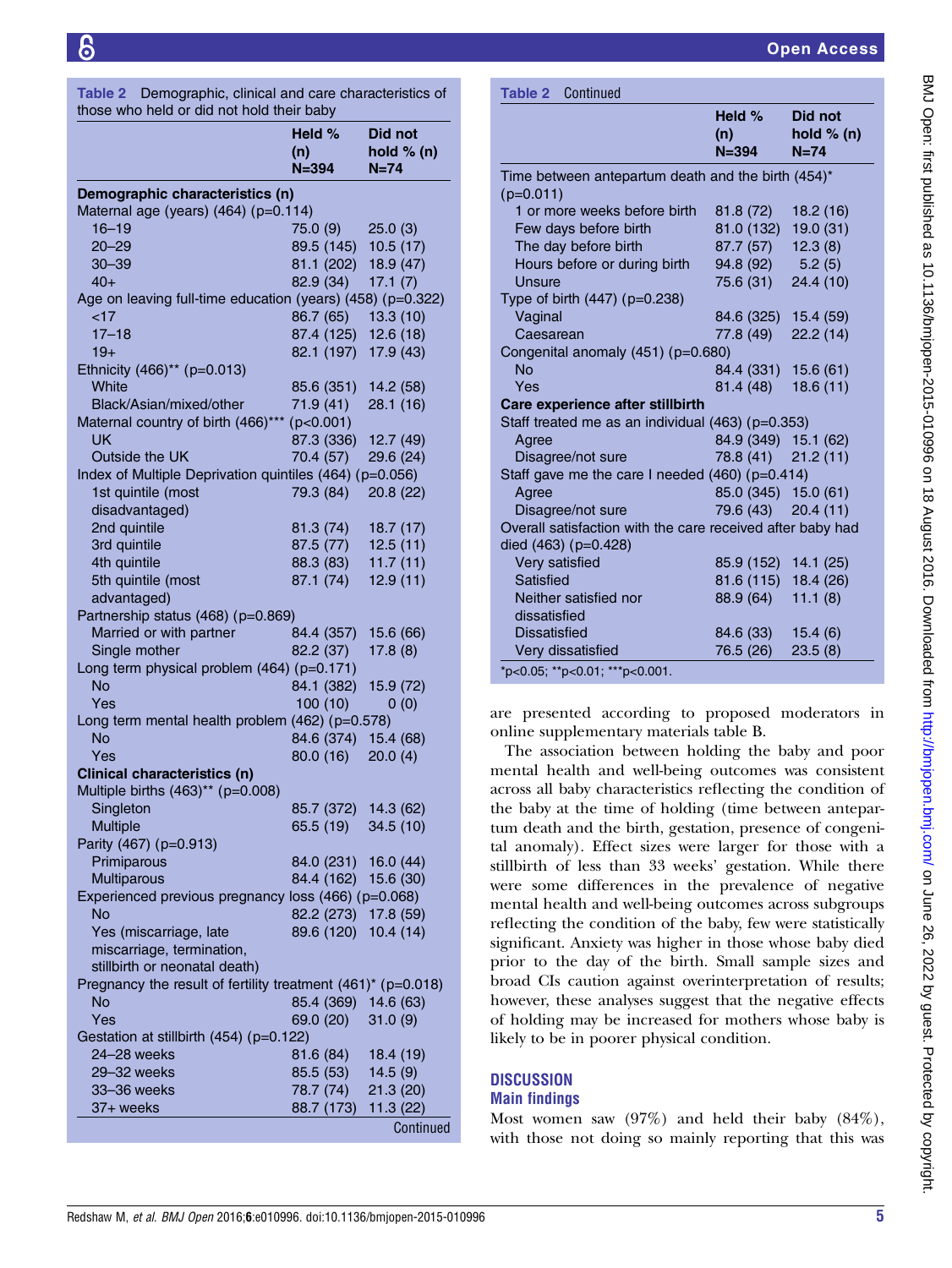<span id="page-5-0"></span>

|                                                         | Held $%$ (n)<br>$N = 394$ | Did not hold $% (n)$<br>$N=74$ | OR (95% CI)                    | $OR_{\text{adi}}$ (95% CI)     |
|---------------------------------------------------------|---------------------------|--------------------------------|--------------------------------|--------------------------------|
| Mental and physical health 3 months after birth (n=468) |                           |                                |                                |                                |
| Depression (p=0.358)                                    | 44.4 (175)                | 37.8(28)                       | 1.31 $(0.78 \text{ to } 2.20)$ | 1.21 (0.71 to 2.07)            |
| Anxiety* $(p=0.049)$                                    | 41.4 (163)                | 28.4(21)                       | 1.86 $*$ (1.07 to 3.24)        | 1.64 (0.93 to 2.90)            |
| PTSD symptoms** $(p=0.009)$                             | 53.8(212)                 | 36.5(27)                       | $1.93^*$ (1.15 to 3.24)        | 1.70 (0.99 to 2.90)            |
| Poor physical health (p=0.485)                          | 12.4(49)                  | 16.2(12)                       | $0.70$ (0.35 to 1.40)          | 0.72 (0.34 to 1.48)            |
| Mental and physical health 9 months after birth (n=468) |                           |                                |                                |                                |
| Depression (p=0.112)                                    | 25.6(101)                 | 16.2(12)                       | 1.71 $(0.88 \text{ to } 3.31)$ | 1.65 $(0.84 \text{ to } 3.24)$ |
| Anxiety* $(p=0.014)$                                    | 32.7(129)                 | 17.6(13)                       | $2.26^*$ (1.19 to 4.27)        | $2.12^*$ (1.11 to 4.04)        |
| PTSD symptoms* (p=0.017)                                | 38.3(151)                 | 23.0(17)                       | $2.01^*$ (1.13 to 3.61)        | 1.77 (0.98 to 3.21)            |
| Poor physical health (p=0.541)                          | 4.3(17)                   | 6.8(5)                         | $0.73$ (0.24 to 2.25)          | $0.91$ (0.28 to 2.96)          |
| Relationship difficulties 3 months after birth          |                           |                                |                                |                                |
| With partner $(p=0.699)$                                | 17.5 (69)                 | 14.9(11)                       | 1.20 $(0.60 \text{ to } 2.39)$ | 1.07 (0.53 to $2.17$ )         |
| With family $(p=0.056)$                                 | 22.8(90)                  | 12.2(9)                        | $2.11^*$ (1.01 to 4.41)        | 1.98 (0.94 to 4.18)            |
| Relationship difficulties 9 months after birth          |                           |                                |                                |                                |
| With partner $(p=0.999)$                                | 8.9(35)                   | 8.1(6)                         | 1.09 $(0.44 \text{ to } 2.69)$ | 1.03 $(0.41 \text{ to } 2.58)$ |
| With family* $(p=0.012)$                                | 14.0(55)                  | 2.7(2)                         | $5.77^*$ (1.37 to 24.21)       | 5.33* (1.26 to 22.53)          |

Table 3 Impact of holding the stillborn baby on mental health and well-being

because they felt they could not, or did not wish to do so (78%). Few measured demographic, clinical and care characteristics differed between those who held and did not hold their baby, comparable to past research. $20$ Women whose pregnancy was the result of fertility treatment, who had a multiple birth or were born outside the UK (ie, ethnic minority status) were significantly less likely to have held their baby. Women whose pregnancy resulted from treatment for infertility were more likely to have also experienced a multiple birth and a more complex birth, which may account for some of this difference. All women with multiple births were included in the survey irrespective of how many of the babies died, which may also have reduced the rate of contact in this group. Further analysis suggested lower rates of holding for ethnic minority women were due to personal preferences and poorer health after stillbirth, consistent with past evidence,  $31 \frac{32}{2}$  rather than differences in care practices. The quality of interpersonal care ratings did not differ significantly between those who held and did not hold their stillborn baby. Of those who reported feeling they were treated as an individual and given the care they needed, there was a slightly higher proportion holding their baby. Items did not capture care specifically related to holding the baby after stillbirth, such as staff support for this behaviour or how the baby was presented to them, which may have differed. As qualitative studies have found, the nature of the care provided, contextual factors and other interaction with the baby after stillbirth contribute to a nuanced and complex experience, which must be considered in interpreting findings and making practice recommendations.<sup>[33](#page-8-0)</sup>

Holding the stillborn baby was associated with a trend towards poorer mental health and relationship outcomes.

After adjustment, anxiety and relationship difficulties at 9 months were significantly higher in women who had held their baby. For those who were pregnant at the time of the survey, PTSD-type symptoms were significantly higher at 3 and 9 months, and both PTSD symptoms and depression were significantly more common in those who held a stillborn of <33 weeks' gestation, even after adjustment. Other differences were not statistically significant or did not remain so after adjustment.

Study findings are in some conflict with qualitative reports and quantitative assessments of satisfaction with holding the stillborn baby, which suggest parents believe the experience to be beneficial and are pleased with their decision to do so.<sup>5 12–14 [21](#page-8-0)</sup> Findings are consistent with those of Hughes and Turton<sup>[15 16](#page-8-0)</sup> who found that women who held their baby had a higher likelihood of PTSD. The present study did not find any effects on relationships with partners, identified previously,<sup>15</sup> but did find relationship difficulties with families to be more frequent among those who held their baby. One possible explanation for these findings is that while physical contact is valued by parents, it provides more distressing images and recollections of the baby who was stillborn, contributing to trauma, re-experiencing and anxiety in later months and years. This may be consistent with findings from systematic reviews that more memories of a traumatic event or revisiting the traumatic event through debrief counselling is associated with higher levels of PTSD[.15 34](#page-8-0)–<sup>36</sup>

An assessment of the role of seeing the baby revealed the most positive outcomes for women who saw, but did not hold, their baby, while women who neither saw nor held their baby showed more adverse outcomes. This effect was further demonstrated with both seeing and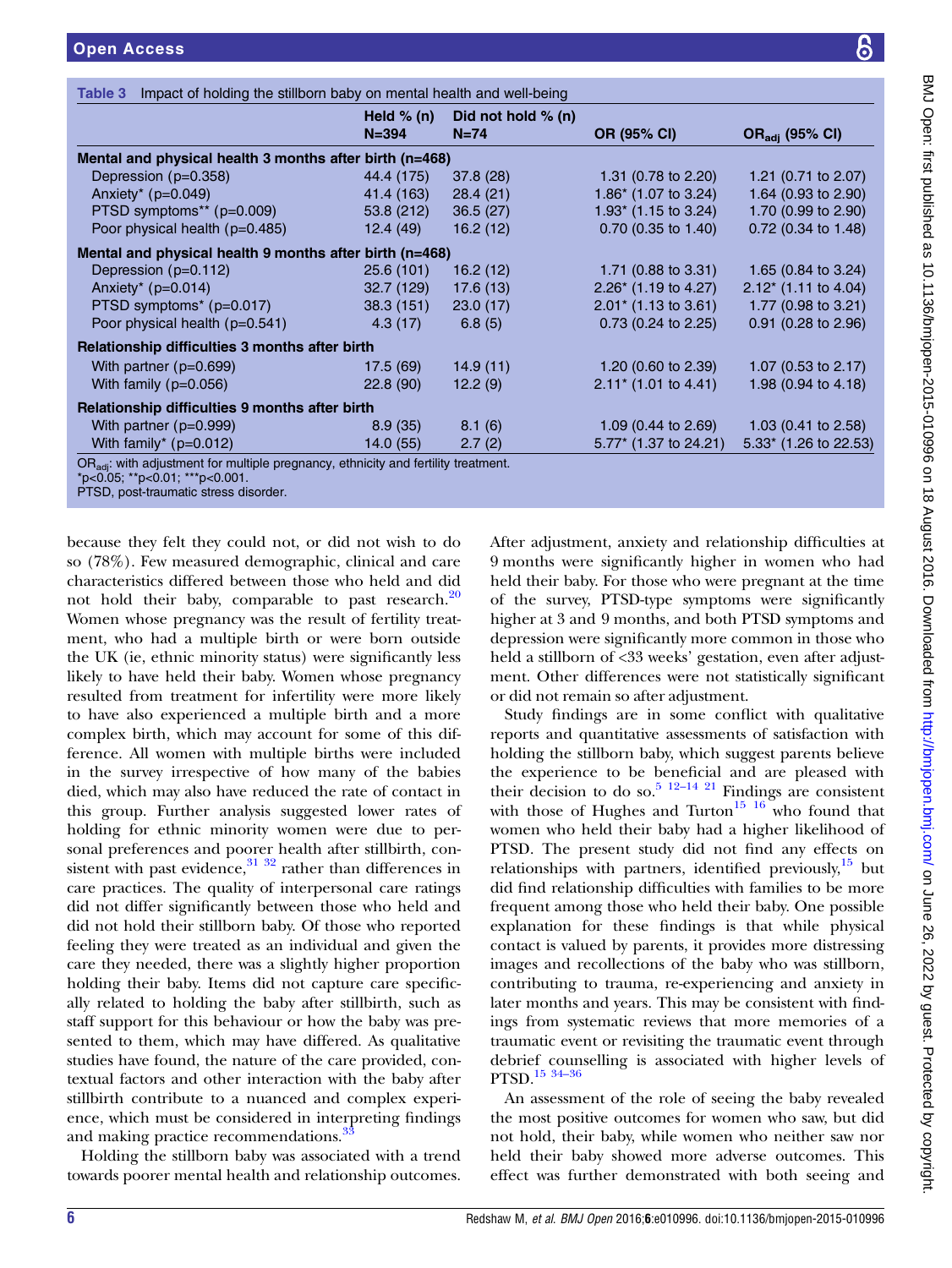<span id="page-6-0"></span>

|                                                                              | <b>Held and saw</b><br>baby $% (n)$<br>$N = 394$ | Saw but did not<br>hold baby $% (n)$<br>$N=40$ | Neither saw nor<br>held baby $% (n)$<br>$N = 34$ |
|------------------------------------------------------------------------------|--------------------------------------------------|------------------------------------------------|--------------------------------------------------|
| Mental and physical health 3 months after birth (n=468)                      |                                                  |                                                |                                                  |
| Depression (p=0.501)                                                         | 44.4 (175)                                       | 35.0(14)                                       | 41.2(14)                                         |
| Anxiety** $(p=0.004)$                                                        | 41.4 (163)                                       | 15.0(6)                                        | 44.1 (15)                                        |
| PTSD symptoms* (p=0.023)                                                     | 53.8 (212)                                       | 35.0(14)                                       | 38.2(13)                                         |
| Poor physical health (p=0.397)                                               | 12.4 (49)                                        | 12.5(5)                                        | 20.6(7)                                          |
| Mental and physical health 9 months after birth (n=468)                      |                                                  |                                                |                                                  |
| Depression (p=0.214)                                                         | 25.6(101)                                        | 15.0(6)                                        | 17.6(6)                                          |
| Anxiety** (p=0.010)                                                          | 32.7(129)                                        | 10.0(4)                                        | 26.5(9)                                          |
| PTSD symptoms* (p=0.035)                                                     | 38.3(151)                                        | 20.0(8)                                        | 26.5(9)                                          |
| Poor physical health** (p=0.008)                                             | 4.3(17)                                          | 0(0)                                           | 14.7(5)                                          |
| Relationship difficulties 3 months after birth                               |                                                  |                                                |                                                  |
| With partner $(p=0.722)$                                                     | 17.5 (69)                                        | 15.5(5)                                        | 17.6(6)                                          |
| With family $(p=0.067)$                                                      | 22.8(90)                                         | 7.5(3)                                         | 17.6(6)                                          |
| Relationship difficulties 9 months after birth                               |                                                  |                                                |                                                  |
| With partner (p=0.804)                                                       | 8.9(35)                                          | 10.0 $(4)$                                     | 5.9(2)                                           |
| With family* $(p=0.019)$                                                     | 14.0(55)                                         | 0(0)                                           | 5.9(2)                                           |
| Associations between seeing and holding the baby on outcomes in final models |                                                  |                                                |                                                  |
|                                                                              |                                                  | $H = M \cdot M \cdot M \cdot M \cdot M$        | $0$ aaliga tha habu (n-494)                      |

|                                                                                               | Holding the baby $(n=394)$<br>OR <sub>adi</sub> (95% CI) | Seeing the baby (n=434)<br>OR <sub>adi</sub> (95% CI) |
|-----------------------------------------------------------------------------------------------|----------------------------------------------------------|-------------------------------------------------------|
|                                                                                               |                                                          |                                                       |
| Mental and physical health 3 months after birth (n=468)                                       |                                                          |                                                       |
| Depression                                                                                    | 1.42 (0.71 to 2.84)                                      | $0.70(0.26 \text{ to } 1.86)$                         |
| Anxiety                                                                                       | $3.80**$ (1.55 to 9.35)                                  | $0.19**$ (0.06 to 0.60)                               |
| <b>PTSD</b> symptoms                                                                          | $2.05^*$ (1.02 to 4.12)                                  | $0.65$ (0.24 to 1.75)                                 |
| Poor physical health                                                                          | 1.13 $(0.41 \text{ to } 3.11)$                           | $0.40$ (0.11 to 1.46)                                 |
| Mental and physical health 9 months after birth (n=468)                                       |                                                          |                                                       |
| Depression                                                                                    | 1.85 (0.75 to 4.59)                                      | $0.78$ (0.22 to 2.74)                                 |
| Anxiety                                                                                       | 4.29** (1.49 to 12.38)                                   | $0.27$ <sup>*</sup> (0.07 to 0.98)                    |
| PTSD symptoms                                                                                 | $2.21$ (0.98 to 5.00)                                    | $0.62$ (0.20 to 1.90)                                 |
| Poor physical health                                                                          |                                                          |                                                       |
| Relationship difficulties 3 months after birth                                                |                                                          |                                                       |
| With partner                                                                                  | 1.41 $(0.53 \text{ to } 3.76)$                           | $0.56$ (0.15 to 2.08)                                 |
| With family                                                                                   | $3.52^*$ (1.05 to 11.75)                                 | $0.34$ (0.08 to 1.51)                                 |
| Relationship difficulties 9 months after birth                                                |                                                          |                                                       |
| With partner                                                                                  | $0.82$ (0.27 to 2.48)                                    | 1.75 $(0.29 \text{ to } 10.39)$                       |
| With family                                                                                   |                                                          |                                                       |
| OR <sub>ed</sub> : with adjustment for multiple pregnancy, ethnicity and fertility treatment. |                                                          |                                                       |

OR<sub>adj</sub>: with adjustment for multiple pregnancy, ethnicity and fertility treatment.

\*p<0.05; \*\*p<0.01; \*\*\*p<0.001.

†Group sizes insufficient for analysis.

PTSD, post-traumatic stress disorder.

holding modelled as predictors of outcomes, with seeing demonstrating consistently positive effects and holding more pronounced negative effects after adjustment. This provides some support for the assertion that the additional physical interaction with the baby involved in holding invokes anxiety. However, it should be noted that very few women saw but did not hold their baby (n=40), or neither saw nor held their baby (n=34). Small sample sizes and broad CIs suggest results must be interpreted with caution.

Analysis of proposed moderators was limited by small group sizes. The study found consistent negative relationships between holding the baby and outcomes, irrespective

of pregnancy status at the time of survey, in contrast to past research.<sup>[20](#page-8-0)</sup> Many of these relationships were not significant in subgroup analyses which may indicate a lack of effect, or be due to limited power as raw percentages differed substantially. Results provide some support for suggestions from qualitative studies that poor condition of the baby (such as early gestation or longer time between antenatal death and birth) may be confronting,  $14^{22}$  intensifying any negative impact of holding the baby.

# Strengths and limitations

This study is the largest to date, assessing the impact of holding the baby on mental health and well-being of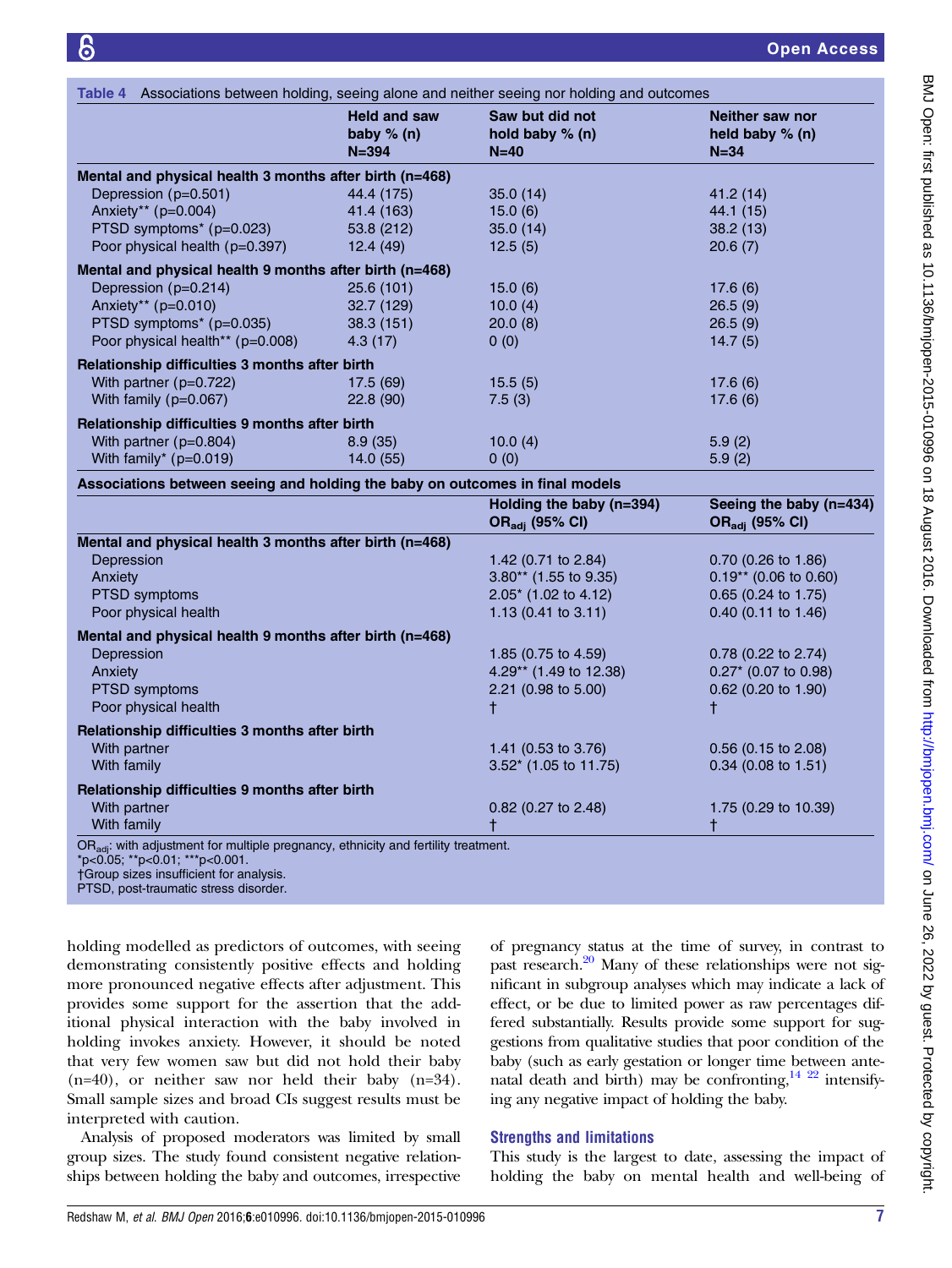mothers. Survey data included a wide range of demographic, clinical and care characteristics, which could be compared and adjusted in analyses. Although limited by subgroup numbers, the study was the most comprehensive yet in the assessment of potential moderators. The population-based data collection avoided the bias of individual site or online-based responses and sought to be representative by surveying all women; however, the low response rate limits the generalisability of findings. It is possible that these women had different experiences which were not captured in this survey. Women with poorer emotional and mental health may have been more or less likely to respond. The cross-sectional and observational nature of the data is also limiting. Causal inferences cannot be drawn and unmeasured variables may be responsible for the associations identified. For example, it may be the case that women with less anxiety were more likely to choose not to hold their baby. Incorporating an assessment of prepregnancy mental health would be a valuable addition to future research; however, prospective evaluations through large cohort studies would struggle to have sufficient sample size of women who fall pregnant and experience a stillbirth. Those with poorer relationships with their family may also have been less likely to hold their baby. As in many observational studies, unmeasured confounders may have driven observed relationships. Interestingly, significant effects were observed at 9 months after the birth (the time of survey), but not at 3 months. Given the high rate of poor mental health reported at 3 months, it may be that the effect of holding is only evident after this time period. It may also indicate bias in reporting for questions asked retrospectively about how women felt 6 months earlier, in contrast to asking how they have felt in the past few days.

While the large sample was a strength, the study still lacked power as most women held their baby. The timing of data collection, around 9 months after stillbirth, represents a relatively proximal time point when feelings about loss are still likely to be intense. Analyses were carried out in accordance with an established plan based on the findings of a recent review undertaken by the authors, and all conducted analyses have been reported. While this minimises reporting bias, it does not mitigate the possibility for error introduced by conducting a large number of comparisons.

Results are limited by the use of single-item selfreported depression, anxiety and 4-item PTSD-type symptoms rather than validated measures. However, these measures had high face validity and were the best available in the survey for secondary analysis. Comparison data from cohort studies of surviving infants suggest that at around 9 months rates of depression among mothers are less than half the rate reported by mothers who experienced a stillbirth of their baby. $29\frac{37-39}{2}$ 

#### Interpretation

The present study suggests that holding the stillborn baby may negatively affect maternal mental health and well-being. As recent review has suggested, evidence for this practice is mixed. $^{21}$  $^{21}$  $^{21}$  This study highlights the need for larger, longer-scale studies to investigate this aspect of care. The work is the most comprehensive to date in adjusting for potential confounders and considering the role of subgroups, which can be further explored in future research. Moving forward, studies should also investigate the role of individual differences which may account for the mixed results found to date. Further, the mechanisms underlying any detrimental effects of holding should be identified. Factors such as the duration of holding, type of contact, exposure to a deteriorating state of the baby and the way in which support is provided at this time may all contribute to the identified effects. The finding that seeing may have a protective effect, in contrast to holding, warrants further investigation. The consistent finding that women are satisfied with their decision to hold the baby $2^1$  must be kept in mind when interpreting the findings of this study. Results highlight the need for further research to provide women and care providers with evidence with which to make decisions at this time. The findings should not provoke prescriptive practices which negate women's choices. More fundamentally, the findings also highlight a need for research on the immediate and longer term outcomes and support needs of this whole population of women who are clearly affected by the psychological and social costs of the stillbirth of their baby[.40](#page-8-0)

# **Conclusion**

This study supports the findings of Turton and Hughes, $\frac{15}{16}$  finding that holding the stillborn baby was associated with a trend towards poorer mental health outcomes, particularly anxiety. Seeing the baby, in contrast, demonstrated a protective effect on mental health. Results should be interpreted with caution given study design: secondary analysis of survey findings with a low response rate. Many associations were not statistically significant after adjustment for demographic and clinical differences, broad CIs were observed and only a small proportion of women did not hold their baby. Findings emphasise the need for further research to clarify the way in which care and contact with their stillborn baby affects mothers and impacts in the longer term, in order to better to inform policy and practice recommendations while at the same time providing women with the opportunity to make informed decisions and respecting their autonomy.

Acknowledgements The authors give their particular thanks to the women and their families who completed the survey and to the 10 bereaved mothers who helped develop the questionnaire and study materials. The authors are grateful to Charlotte Bevan, Janet Scott, Sue Hale and Judith Schott; Patrick Wilcockson and the helpline staff at Sands; Farrah Pradhan and Carmel Barrett at Bliss; Rachel Rowe, Jenny Kurinczuk and Marian Knight from the National Perinatal Epidemiology Unit, for their assistance in development of the materials and supporting the survey. Mark Gautrey and staff at the Office for National Statistics were responsible for drawing the sample and managing the mailings. The authors also thank Jenny Kurinczuk for commenting on the manuscript.